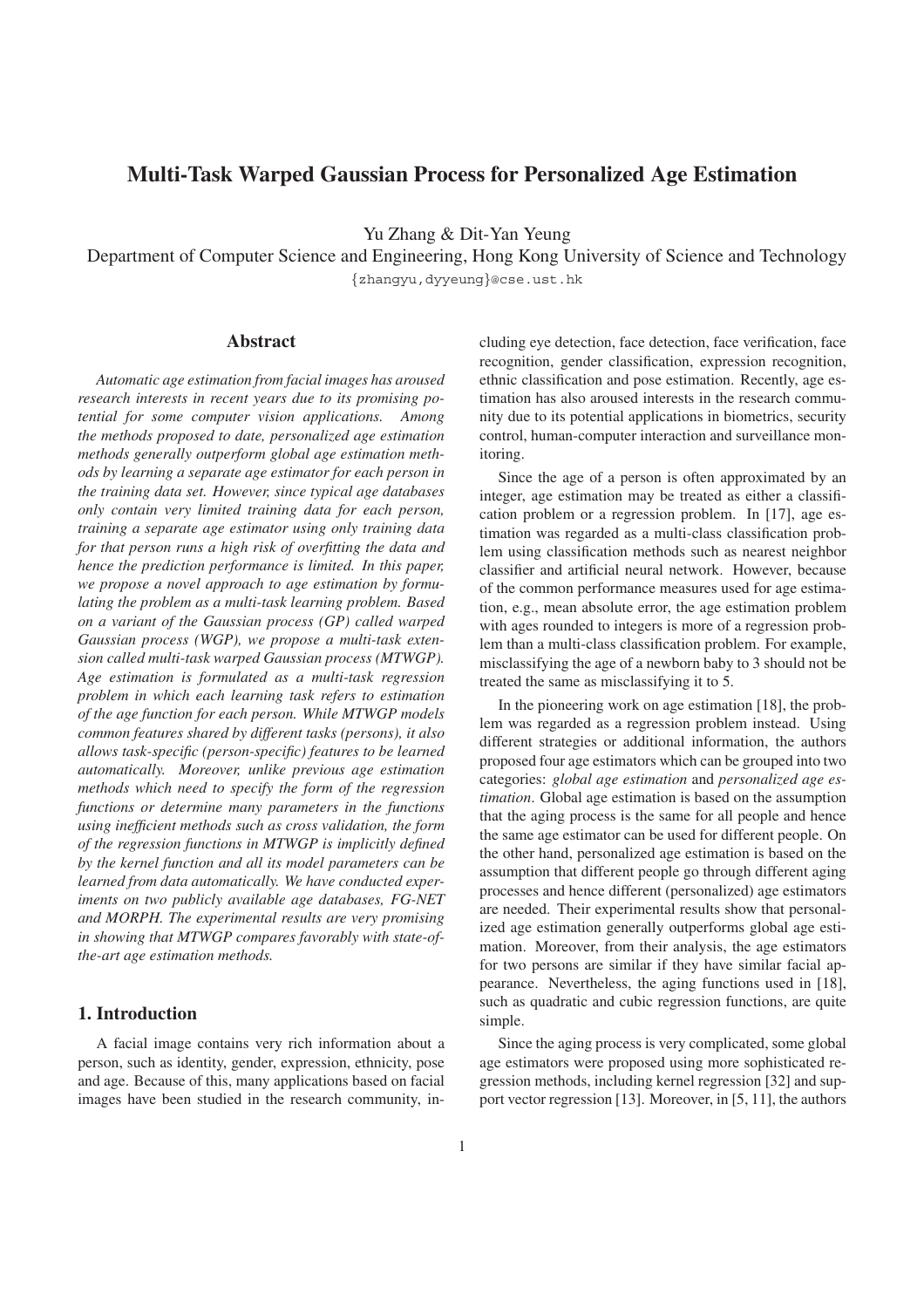assumed that the images form an aging manifold and used some manifold learning methods such as conformal embedding analysis to discover the manifold structure in the data. After finding the manifold structure, some regression methods such as least squares regression and locally adjusted robust regression are used to make prediction. In [29], the authors proposed a metric learning method for regression problems which preserves the local manifold structure and applied the method to age estimation. Besides global age estimators, more sophisticated methods were also used for personalized age estimators. In [10, 9], a personalized age estimator was proposed by modeling the problem as a time series problem. In particular, the aging pattern of a person corresponds to a sequence of facial images arranged in the order of age and the training images form a space of aging patterns for all the persons in the training set. Since the aging patterns are of high dimensionality and the aging patterns are usually not complete due to sparsity of the training data, principal component analysis [14] is used to find a linear aging pattern subspace and the missing parts in the aging patterns are determined simultaneously using an EM-style algorithm. The methods in [10, 9] are linear, but a nonlinear extension was also proposed in [8]. Moreover, the aging patterns were extended in [7] from the matrix form to the tensor form so that tensor decomposition can be used for age estimation.

Besides research conducted based on the standard age estimation setting, Yan et al. [30, 31] considered uncertainty on the age by representing it as a range rather than just a single number and used a ranking or regression method to make estimation. Moreover, some feature extraction methods were also proposed for age estimation. Yan et al. [32] borrowed the idea of a universal background model in speech verification. Each image is first represented as an ensemble of coordinate patches, then a Gaussian mixture model (GMM) is trained on all coordinate patches from all images, and finally the image-specific distribution model is derived by adapting the mean vectors of the GMM. Guo et al. [13] proposed a biologically inspired feature extractor which is similar to some feature extractors for object recognition.

In addition to age estimation, many other problems related to age have also been studied. In [16], a hierarchical classification method was used to classify facial images. The effect of the aging process for face recognition was studied in [24] and that on face verification was studied in [22]. Ramanathan and Chellappa [23] used a craniofacial growth model to synthesize facial images. In [21], the gradient orientation pyramid was used to extract facial features which were then used with a support vector machine for face verification. Short term aging patterns were learned in [27] and then similar short term aging patterns were concatenated to form long aging patterns. Also, the influence of gender on age estimation was studied in [12].

From previous research, it is generally agreed that personalized age estimation is superior to global age estimation. Along the line of personalized age estimation, the main contribution of this paper is to formulate age estimation as a novel multi-task regression problem. Our method, called *multi-task warped Gaussian process* (MTWGP), is a multi-task extension of the warped Gaussian process (WGP) [26]. More specifically, age estimation for each person is treated as a task and each task is estimated using a WGP. While different tasks are similar in that they share some common information, MTWGP is more flexible because it does not require the regression functions to be identical. Unlike MTWGP, the method in [18] learns each task independently with no sharing between tasks. MTWGP is also different from those in [10, 9, 8, 7] in that MTWGP models each task as a regression problem but the other methods model each task as a time series problem. Moreover, unlike methods which need to specify the form of the regression functions [18] or determine many parameters in the functions using inefficient methods such as cross validation [32, 5, 11], the form of the regression functions in MTWGP is implicitly defined by the kernel function and all the model parameters of MTWGP can be learned from data automatically using efficient gradient methods.

In summary, the main contributions of this paper can be summarized as follows: (1) we are the first to formulate age estimation as a multi-task learning problem; (2) we propose a multi-task extension of WGP; and (3) MTWGP outperforms state-of-the-art age estimation methods based on extensive experiments conducted on the only two age databases that are publicly available to date.

#### **2. Gaussian Process and Warped Gaussian Process**

In this section, we briefly review the Gaussian process (GP) [25] and the warped Gaussian process (WGP) [26].

Suppose we are given a training set which consists of  $n$ labeled data points  $\{(\mathbf{x}_i, y_i)\}_{i=1}^n$  with the *i*th point  $\mathbf{x}_i \in \mathbb{R}^d$ <br>and its corresponding output  $u_i \in \mathbb{R}$ and its corresponding output  $y_i \in \mathbb{R}$ .

For the GP model, we define a latent variable  $f_i$  for each data point **x**<sub>i</sub>. The prior distribution of  $f = (f_1, \ldots, f_n)^T$ is defined as **f** | **X** ∼  $\mathcal{N}(\mathbf{0}_n, \mathbf{K})$ , where  $\mathbf{0}_n$  denotes the  $n \times 1$  zero vector,  $\mathcal{N}(\mathbf{m}, \Sigma)$  denotes the multivariate (univariate) normal distribution with mean as **m** and covariance matrix (variance) as  $\Sigma$ ,  $X = (x_1, \ldots, x_n)$  and **K** denotes the kernel matrix defined on **X** using a kernel function  $k_{\theta}(\cdot, \cdot)$  parameterized by  $\theta$ . The likelihood for each data point is defined based on the Gaussian noise model:  $y_i | f_i \sim \mathcal{N}(f_i, \sigma^2)$ , where  $\sigma$  specifies the noise level. Due to the independence property, we can express it in a vectorial form as  $\mathbf{y} | \mathbf{f} \sim \mathcal{N}(\mathbf{f}, \sigma^2 \mathbf{I}_n)$  where  $\mathbf{y} = (y_1, \ldots, y_n)^T$ and  $I_n$  denotes the  $n \times n$  identity matrix. Figure 1 below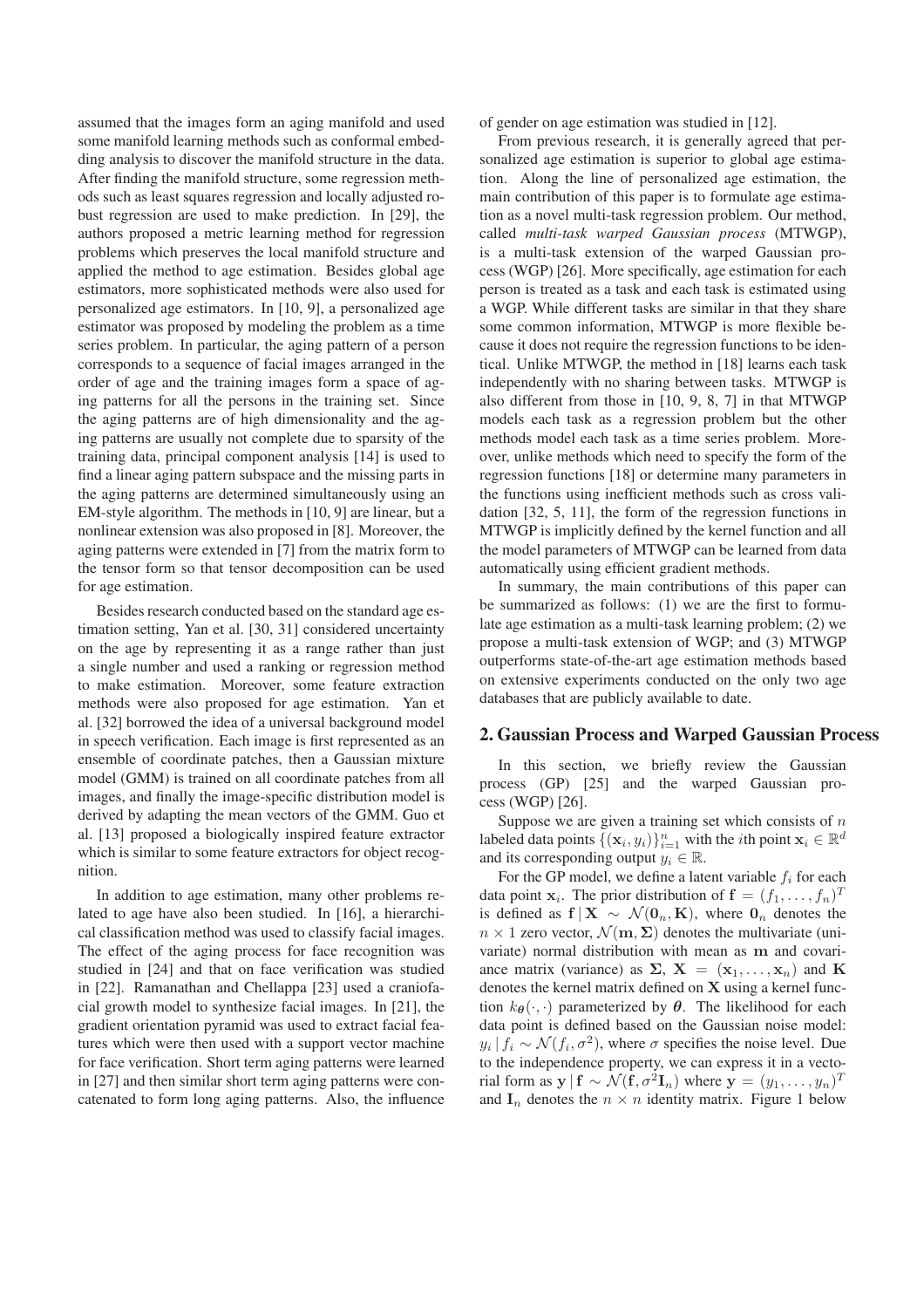depicts the graphical model for GP.



Figure 1. Graphical model for Gaussian process.

GP is a Bayesian kernel method. Compared with other kernel methods, especially the non-probabilistic ones, one advantage of GP is that its model parameters such as *θ* and  $\sigma$  can be learned from data automatically without having to use model selection methods such as cross validation which requires training the model multiple times and hence incurs high computational cost. In Bayesian statistics, the marginal likelihood (also called model evidence) is usually used for learning the model parameters [6]. For GP in particular, since the marginal likelihood has a closed form, it is a good choice for model selection through parameter learning. It is easy to show that its marginal likelihood can be calculated as

$$
p(\mathbf{y} \mid \mathbf{X}) = \int p(\mathbf{y} \mid \mathbf{f}) p(\mathbf{f} \mid \mathbf{X}) d\mathbf{f} = \mathcal{N}(\mathbf{0}_n, \mathbf{K} + \sigma^2 \mathbf{I}_n).
$$

The negative log-likelihood of all data points **X**, i.e.,  $-\log(p(\mathbf{y} \mid \mathbf{X}))$ , can be expressed as follows after ignoring some constant terms

$$
l = \frac{1}{2} \left[ \mathbf{y}^T (\mathbf{K} + \sigma^2 \mathbf{I}_n)^{-1} \mathbf{y} + \ln |\mathbf{K} + \sigma^2 \mathbf{I}_n| \right],
$$

where **A**−<sup>1</sup> denotes the inverse of a square matrix **A** and |**A**| denotes its determinant. Here we use a gradient method to minimize l to estimate the optimal values of  $\theta$  and  $\sigma$ . Since each element of  $\theta$  and each element of  $\sigma$  are positive, we instead treat  $\ln \theta_i$  and  $\ln \sigma$  as variables where  $\theta_i$  is the *i*th element of *θ*. The gradients of the negative log-likelihood with respect to each  $\ln \theta_i$  and  $\ln \sigma$  can be computed as:

$$
\frac{\partial l}{\partial \ln \theta_i} = \frac{\partial l}{\partial \theta_i} \frac{\partial \theta_i}{\partial \ln \theta_i} = \frac{\theta_i}{2} tr \left( \left[ \tilde{\mathbf{K}}^{-1} - \tilde{\mathbf{K}}^{-1} \mathbf{y} \mathbf{y}^T \tilde{\mathbf{K}}^{-1} \right] \frac{\partial \mathbf{K}}{\partial \theta_i} \right)
$$

$$
\frac{\partial l}{\partial \ln \sigma} = \frac{\partial l}{\partial \sigma^2} \frac{\partial \sigma^2}{\partial \ln \sigma} = \sigma^2 tr \left( \tilde{\mathbf{K}}^{-1} - \tilde{\mathbf{K}}^{-1} \mathbf{y} \mathbf{y}^T \tilde{\mathbf{K}}^{-1} \right),
$$

where  $tr(\cdot)$  denotes the trace of a square matrix and  $\tilde{K} =$  $\mathbf{K} + \sigma^2 \mathbf{I}_n$ .

After obtaining the optimal values of  $\theta$  and  $\sigma$ , we can make prediction for any unseen test data point. Given a test data point  $x_{\star}$ , we need to determine the corresponding output  $y_{\star}$ . From the marginal likelihood, we can get

$$
\begin{pmatrix}\n\mathbf{y} \\
y_{\star}\n\end{pmatrix} \sim \mathcal{N} \begin{pmatrix}\n\mathbf{0}_{n+1}, \begin{pmatrix}\n\mathbf{K} + \sigma^2 \mathbf{I}_n & \mathbf{k}_{\star} \\
\mathbf{k}_{\star}^T & k_{\theta}(\mathbf{x}_{\star}, \mathbf{x}_{\star}) + \sigma^2\n\end{pmatrix}\n\end{pmatrix},
$$

where  $\mathbf{k}_x = (k_\theta(\mathbf{x}_*, \mathbf{x}_1), \dots, k_\theta(\mathbf{x}_*, \mathbf{x}_n))^T$ . Then we obtain the predictive distribution  $p(y_x | x_x, \mathbf{X}, \mathbf{y})$  as a Gaus-<br>sian distribution with mean m and variance  $a^2$  as m – sian distribution with mean  $m_{\star}$  and variance  $\rho_{\star}^2$  as  $m_{\star}$  =  $(\mathbf{k}_\star)^T (\mathbf{K} + \sigma^2 \mathbf{I}_n)^{-1} \mathbf{y}$  and  $\rho_\star^2 = k_\theta(\mathbf{x}_\star, \mathbf{x}_\star) + \sigma^2 - \mathbf{k}_\star^T (\mathbf{K} + \sigma^2 \mathbf{I}_n)$  $\sigma^2 \mathbf{I}_n$ )<sup>-1</sup>**k**<sub>\*</sub>. We can use  $m_{\star}$  as the prediction for  $\mathbf{x}_{\star}$ .

Similar to GP, the latent variables **f** in WGP have the Gaussian prior and the likelihood is based on the Gaussian noise model. The difference, however, is that the likelihood in WGP is defined on  $z_i = g(y_i)$ , but not  $y_i$ , where the warped function  $g(\cdot)$  is a monotonic real function parameterized by  $\phi$ . The main idea behind WGP is that the original outputs  $\{y_i\}$  do not satisfy the GP assumptions but their transformations  $\{z_i\}$  do. The negative log-likelihood of WGP, after ignoring some constant terms, is given by

$$
l = \frac{1}{2} \left[ g(\mathbf{y})^T (\mathbf{K} + \sigma^2 \mathbf{I}_n)^{-1} g(\mathbf{y}) + \ln |\mathbf{K} + \sigma^2 \mathbf{I}_n| \right] - \sum_{i=1}^n \ln g'(y_i),
$$

where  $g(y) = (z_1, \ldots, z_n)^T$  and  $g'(y_i)$  denotes the deriva-<br>ive of function *a* at *u*. We then minimize the negative logtive of function  $g$  at  $y_i$ . We then minimize the negative loglikelihood to obtain the optimal kernel parameters  $\theta$ , noise level  $\sigma$  and parameters  $\phi$  in the function g simultaneously. When making prediction, suppose we are given a test data point  $\mathbf{x}_{\star}$ , we first calculate the predictive distribution for  $z_{\star}$ as in GP, i.e.,  $\mathcal{N}(m_{\star}, \rho_{\star}^2)$ , and then obtain the prediction for  $\mathbf{x}_{\star}$  as  $g^{-1}(m_{\star})$  where  $g^{-1}(\cdot)$  denotes the inverse function of  $g(\cdot)^{-1}$  $, \rho_*^2$ of  $g(\cdot)$ .<sup>1</sup>

## **3. Age Estimation as a Multi-Task Regression Problem**

Previous research shows that personalized age estimation methods often outperform global age estimation methods [18, 10, 9, 8, 7]. The methods proposed in [18, 10] are the two main personalized age estimation methods in existence. The WAS method in [18] estimates the age function for each person in the training set independently. Since typical training sets for age estimation do not contain many images for each person, this method has a high risk of overfitting the training data and hence the prediction performance is limited. The AGES method in [10] needs to find the aging pattern subspace from the aging patterns defined on the training set. Also due to data sparsity in the training set, the aging patterns are incomplete and so AGES needs to estimate the missing parts relevant to age image synthesis, which is arguably an even harder problem than the original age estimation problem.

Multi-task learning [3, 2, 28] is a learning paradigm which seeks to improve the generalization performance of a learning task with the help of some other related tasks. This learning paradigm has been inspired by human learning activities in that people often apply the knowledge gained from previous learning tasks to help learn a new task. For example, a baby first learns to recognize human faces and later uses this knowledge to help it learn to recognize other

<sup>&</sup>lt;sup>1</sup>When  $q(\cdot)$  is not invertible, we can use numerical methods to find the preimage via the monotonic property of  $q(\cdot)$ .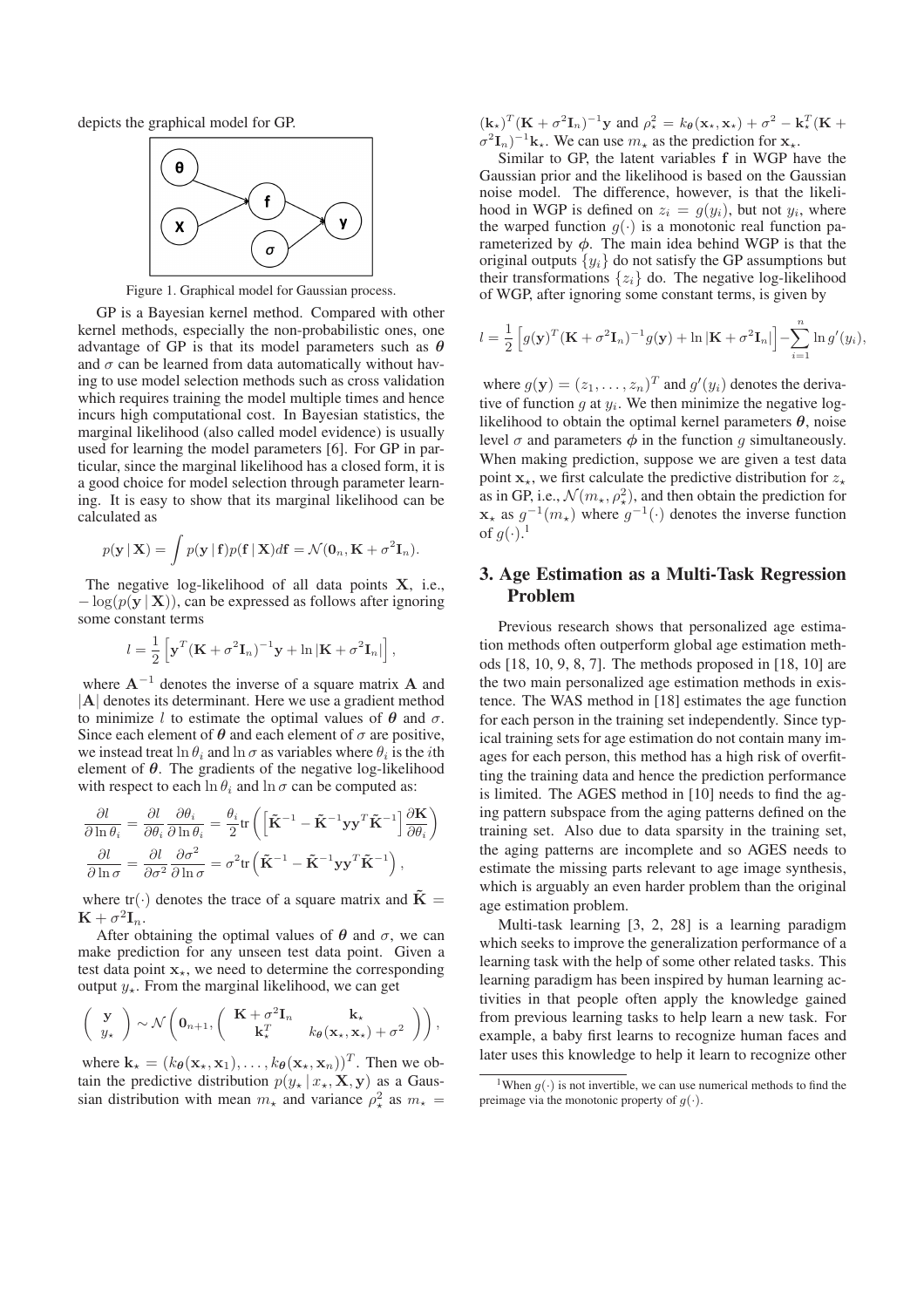objects. Multi-task learning can help to alleviate the small sample size problem which arises when each learning task contains only a very limited number of training data points. One widely adopted approach in multi-task learning is to learn a common data or model representation from multiple tasks [3, 19, 1] by leveraging the relationships between tasks. In this paper, we propose a novel approach to age estimation based on this idea from multi-task learning.

In age estimation, even though there exist (possibly substantial) differences between the aging processes of different individuals, some common patterns are still shared by them. For example, the face as a whole and all the facial parts will become bigger as one grows from a baby to an adult. Also, facial wrinkles generally increase as one gets older. As such, one may distinguish facial features of the aging process into two types. The first type is common to essentially all persons and the second type is person specific. From the perspective of multi-task learning, we want to use data from all tasks to learn the common features while task-specific (person-specific) features are learned separately for each task (person). Thus, age estimation can be formulated as a multi-task regression problem in which each learning task refers to estimation of the age function of each person. Suppose the age function of the ith person is approximated by the age estimator  $h_i(x; \alpha, \beta_i)$ , where  $\alpha$  and  $\beta$ <sub>i</sub> are the common and person-specific model parameters corresponding to the two types of facial features. The learning problem thus corresponds to learning parameters of both types.

The only age estimation method related to ours is WAS [18] in which the age estimator for the *i*th person has the form  $g_i(x; \gamma_i)$ , where  $\gamma_i$  models all the features of the ith person including features common to all persons and person-specific ones. Since  $\gamma_i$  includes all features, it is generally of high dimensionality. However,  $\gamma_i$  is estimated using only data for the ith person which is typically very limited (e.g., below 20 for the FG-NET database and about 3 for the MORPH database). As a result, it is difficult to estimate  $\gamma_i$  accurately. In our approach, since the common features are represented in  $\alpha$ ,  $\beta$ <sub>i</sub> which captures the person-specific features for the ith person only has low dimensionality (equal to 1 in our method). Thus  $\beta_i$  can be estimated more accurately even though each task has very limited training data. Fig. 2 below summarizes the differences between WAS and our method. Moreover, since we model age estimation as a regression problem, we do not need to estimate the missing parts in the aging pattern and hence can overcome the limitations of AGES [10].

It is worth noting that the multi-task formulation may also be used for other variants of the age estimation problem. For example, if there is no identity information in the age database so that we do not know which image belongs to which person, we may generalize the concept of a task



Figure 2. Modeling processes of WAS [18] (left) and our method (right). In WAS, the age estimator  $g_i$  for the *i*th person is parameterized by an independent parameter vector  $\gamma_i$ . In our method, the age estimator  $h_i$  for the *i*th person is parameterized by a common parameter vector  $\alpha$  and a task-specific parameter vector  $\beta_i$ .

to other available information, such as gender or ethnicity. Taking gender information for example, we may assume that all male individuals share a common aging process and all female individuals share another common aging process. Thus one task corresponds to age estimation for male while another task for female. In this paper, we only consider the setting in which each learning task is for one person. Other variants will be investigated in our future research.

### **4. Age Estimation using MTWGP**

Suppose we are given a training set for age estimation consisting of  $m$  human subjects and so there are  $m$  tasks in total. The *i*th subject (task) has  $n_i$  data points  $\{(\mathbf{x}_j^i, y_j^i)\}_{j=1}^{n_i}$ where  $x_j^i \in \mathbb{R}^d$  is the feature vector extracted from the image data and its output  $y_j^i \in \mathbb{R}$  is the age of the person in the image. The total number of data points belonging to all tasks is  $n = \sum_{i=1}^{m} n_i$ .

### **4.1. Multi-Task Warped Gaussian Process**

Our multi-task regression model for age estimation is called *multi-task warped Gaussian process* (MTWGP). We define a latent variable  $f_j^i$  for each data point  $\mathbf{x}_j^i$ . Similar to GP, the prior distribution of  $\mathbf{f} = \begin{pmatrix} x_1 & t_1 & t_2 & t_3 \end{pmatrix}$  $(f_1^1, \ldots, f_{n_1}^1, \ldots, f_1^m, \ldots, f_{n_m}^m)^T$  is given by

$$
\mathbf{f} \,|\, \mathbf{X} \sim \mathcal{N}(\mathbf{0}_n, \mathbf{K}),\tag{1}
$$

where  $\mathbf{X}^i = (\mathbf{x}_1^i, \dots, \mathbf{x}_{n_i}^i)$  denotes the data matrix for the the task  $\mathbf{X} = (\mathbf{X}^1, \dots, \mathbf{X}^m)$  denotes the total data matrix ith task,  $\mathbf{X} = (\mathbf{X}^1, \dots, \mathbf{X}^m)$  denotes the total data matrix<br>for all tasks, and **K** denotes the kernel matrix defined on **X** for all tasks, and **K** denotes the kernel matrix defined on **X** using a kernel function  $k_{\theta}(\cdot, \cdot)$  parameterized by  $\theta$ .

Similar to WGP, the likelihood for each data point is defined on a latent variable  $z_j^i$ :  $z_j^i | f_j^i \sim \mathcal{N}(f_j^i, \sigma_i^2)$ , where  $z_j^i = g(y_j^i)$  with the warped function  $g(\cdot)$  parameterized by  $\phi$  and  $\sigma_i$  defines the noise level of the *i*th task. Note that this  $\phi$  and  $\sigma_i$  defines the noise level of the *i*th task. Note that this is different from both GP and WGP. In GP and WGP, the noise level is identical for all data points, but in MTWGP, the noise level is only the same for data points belonging to the same task. Similar to GP and WGP, we again can take advantage of the independence property to get the following vectorial form:

$$
\mathbf{z} \mid \mathbf{f} \sim \mathcal{N}(\mathbf{f}, \mathbf{D}),\tag{2}
$$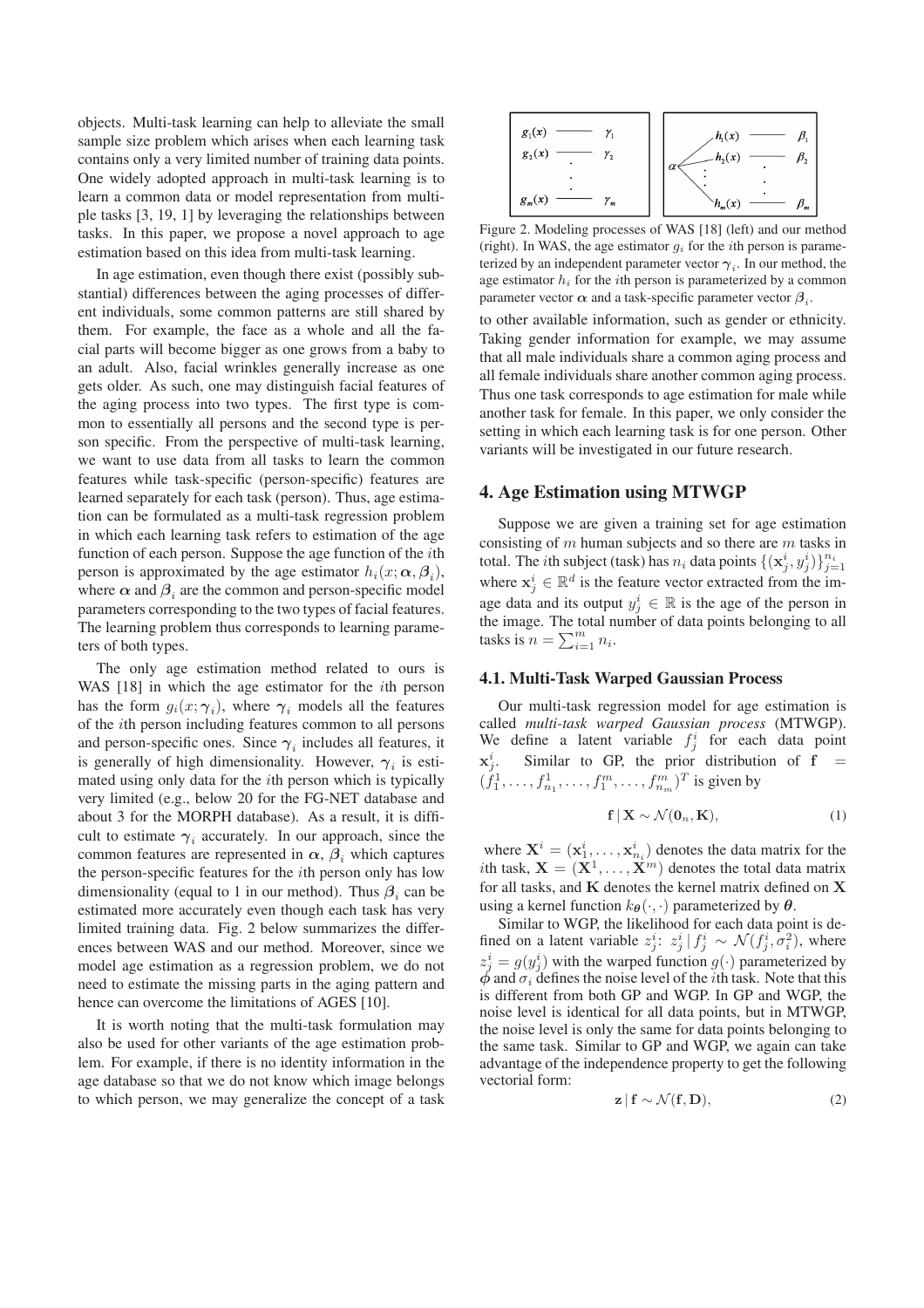where  $\mathbf{z} = (z_1^1, \dots, z_{n_1}^1, \dots, z_1^m, \dots, z_{n_m}^m)^T$  and **D** de-<br>notes a diagonal matrix where a diagonal element is  $\sigma^2$  if notes a diagonal matrix where a diagonal element is  $\sigma_i^2$  if the corresponding data point belongs to the ith task.

Since we assume that different aging functions for different subjects share some similarities, we place a common prior on each  $\sigma_i$  to enforce all  $\sigma_i$  to be close to each other. Because  $\sigma_i$  are positive, we place a log-normal prior on them:

$$
\sigma_i \sim \mathcal{LN}(\mu, \rho^2),\tag{3}
$$

where  $\mathcal{LN}(\mu, \rho^2)$  denotes the log-normal distribution<br>with the probability density function as  $p_t(\mu, \rho^2)$ with the probability density function as  $p_t(\mu, \rho^2) = \frac{1}{t\rho\sqrt{2\pi}} \exp\left\{-\frac{(\ln t - \mu)^2}{2\rho^2}\right\}$ . This is equivalent to placing a common normal prior on ln  $\sigma_i$ : ln  $\sigma_i \sim \mathcal{N}(\mu, \rho^2)$ .

In summary, Eqs.  $(1)$ ,  $(2)$  and  $(3)$  are sufficient to define the whole model for MTWGP, demonstrating the simplicity (and beauty) of this model. Model parameters such as *θ*, *φ*,  $\mu$  and  $\rho$  are shared by all tasks corresponding to the common features, and  $\{\sigma_i\}$  model the personal features of different subjects. The graphical model for MTWGP is depicted in Figure 3. In the next two subsections, we will discuss how to learn the model parameters and make prediction for new test data points



Figure 3. Graphical model for multi-task warped Gaussian process.  $X^i$  denotes the data matrix for the *i*th task,  $f^{i}$  =  $(f_1^i, \ldots, f_{n_i}^i)^T$ ,  $\mathbf{y}^i = (y_1^i, \ldots, y_{n_i}^i)^T$  and  $\mathbf{z}^i = (z_1^i, \ldots, z_{n_i}^i)^T$ . **4.2. Model Parameter Learning**

In MTWGP, the model parameters include  $\{\sigma_i\}$ ,  $\theta$ ,  $\phi$ ,  $\mu$  and  $\rho$ . We maximize the likelihood to obtain the optimal values of these model parameters.

From the prior on **f** in Eq. (1) and the likelihood in Eq. (2), we can get

$$
p(\mathbf{z} \mid \mathbf{X}) = \int p(\mathbf{f} \mid \mathbf{X}) p(\mathbf{z} \mid \mathbf{f}) d\mathbf{f} = \mathcal{N}(\mathbf{0}_n, \mathbf{K} + \mathbf{D}). \tag{4}
$$

Recall that  $z_j^i = g(y_j^i)$  and all  $\sigma_i$  share a<br>mmon log-normal prior. So the likelihood common log-normal prior. So the likelihood for the training data can be calculated as  $L =$  $\mathcal{N}(g(\mathbf{y})\,|\, \mathbf{0}_n, \mathbf{K} \quad \quad + \quad \quad \mathbf{D}) \prod_{i,j} g'(y^i_j) \prod_{i=1}^m \mathcal{LN}(\sigma_i \,|\, \mu, \rho^2),$ where  $g(\mathbf{y}) = (g(y_1^1),...,g(y_{n_m}^m))^T$  and the second term of  $L$  is the determinant of the Jacobian matrix when transforming the probability density function of **z** to that of **y**.

For numerical stability, instead of maximizing the likelihood to obtain the optimal values of the model parameters,

we solve an equivalent problem by minimizing the negative log-likelihood which is given as follows after ignoring some constant terms

$$
L' = \frac{1}{2} \left[ g(\mathbf{y})^T (\mathbf{K} + \mathbf{D})^{-1} g(\mathbf{y}) + \ln |\mathbf{K} + \mathbf{D}| \right] - \sum_{i=1}^m \sum_{j=1}^{n_i} \ln g'(y_j^i)
$$
  
+ 
$$
\sum_{i=1}^m \left[ \ln \sigma_i + \ln \rho + \frac{(\ln \sigma_i - \mu)^2}{2\rho^2} \right].
$$

Here we use gradient descent to minimize  $L'$ . The gradients of  $L'$  with respect to all model parameters are as follows:

$$
\frac{\partial L'}{\partial \sigma_i} = \sigma_i \text{tr} \left( \left[ \tilde{\mathbf{K}}^{-1} - \tilde{\mathbf{K}}^{-1} g(\mathbf{y}) g(\mathbf{y})^T \tilde{\mathbf{K}}^{-1} \right] \mathbf{I}_n^i \right) + \frac{\rho^2 + \ln \sigma_i - \mu}{\sigma_i \rho^2}
$$
\n(5)

$$
\frac{\partial L'}{\partial \theta_q} = \frac{1}{2} \text{tr} \left( \left[ \tilde{\mathbf{K}}^{-1} - \tilde{\mathbf{K}}^{-1} g(\mathbf{y}) g(\mathbf{y})^T \tilde{\mathbf{K}}^{-1} \right] \frac{\partial \mathbf{K}}{\partial \theta_q} \right)
$$
(6)

$$
\frac{\partial L'}{\partial \phi_q} = g(\mathbf{y})^T \tilde{\mathbf{K}}^{-1} \frac{\partial g(\mathbf{y})}{\partial \phi_q} - \sum_{i=1}^m \sum_{j=1}^{n_i} \frac{\partial \ln g'(y_j^i)}{\partial \phi_q} \tag{7}
$$

$$
\frac{\partial L'}{\partial \mu} = \frac{m\mu - \sum_{i=1}^{m} \ln \sigma_i}{\rho^2}
$$
\n(8)

$$
\frac{\partial L'}{\partial \rho} = \frac{m}{\rho} - \frac{\sum_{i=1}^{m} (\ln \sigma_i - \mu)^2}{\rho^3} \tag{9}
$$

where  $\tilde{\mathbf{K}} = \mathbf{K} + \mathbf{D}$ ,  $\mathbf{I}_n^i$  denotes an  $n \times n$  diagonal<br>1 matrix where a diagonal element is equal to 1 if the 0-1 matrix where a diagonal element is equal to 1 if the data point with the corresponding index belongs to the ith task (person),  $\phi_q$  is the qth element of  $\phi$ , and  $\frac{\partial g(\mathbf{y})}{\partial \phi_q}$  $\left(\frac{\partial g(y_1^1)}{\partial \phi_q}, \ldots, \frac{\partial g(y_m^m)}{\partial \phi_q}\right)^T$ . In our experiments, the warped function  $g(\cdot)$  has the form  $g(x) = a \ln(bx + c) + d$  where  $a, b, c > 0$  are positive real numbers and d is a real number. So  $\phi = (a, b, c, d)^T$ .

Since the number of model parameters is not small, we use an alternating method to optimize  $L'$ . More specifically, we first update  $\{\sigma_i\}$  using gradient descent with the other model parameters fixed and then use gradient descent to update the other model parameters including  $\theta$ ,  $\phi$ ,  $\mu$  and  $\rho$ with  $\{\sigma_i\}$  fixed. These two steps are repeated until convergence.

#### **4.3. Prediction**

Given a test data point  $x_{\star}$ , we need to determine the corresponding output  $y_*$ . We define  $z_*$  as  $z_* = g(y_*)$ . Since we do not know which task x, belongs to we introduce a we do not know which task  $x_{\star}$  belongs to, we introduce a new noise level  $\sigma_{\star}$  for  $\mathbf{x}_{\star}$ . From Eq. (4), we can get

$$
\begin{pmatrix} z \\ z_{\star} \end{pmatrix} \sim \mathcal{N}\left(0_{n+1}, \begin{pmatrix} \mathbf{K} + \mathbf{D} & \mathbf{k}_{\star} \\ \mathbf{k}_{\star}^{T} & k_{\theta}(\mathbf{x}_{\star}, \mathbf{x}_{\star}) + \sigma_{\star}^{2} \end{pmatrix}\right),
$$

where  $\mathbf{k}_\star = (k_\theta(\mathbf{x}_\star, \mathbf{x}_1^1), \ldots, k_\theta(\mathbf{x}_\star, \mathbf{x}_m^m))^T$ . Then, the predictive distribution  $n(z, |x, \mathbf{X}, \mathbf{y})$  can be obtained as predictive distribution  $p(z_*, \mathbf{X}, \mathbf{y})$  can be obtained as <br>a Gaussian distribution with the following mean m, and a Gaussian distribution with the following mean  $m_{\star}$  and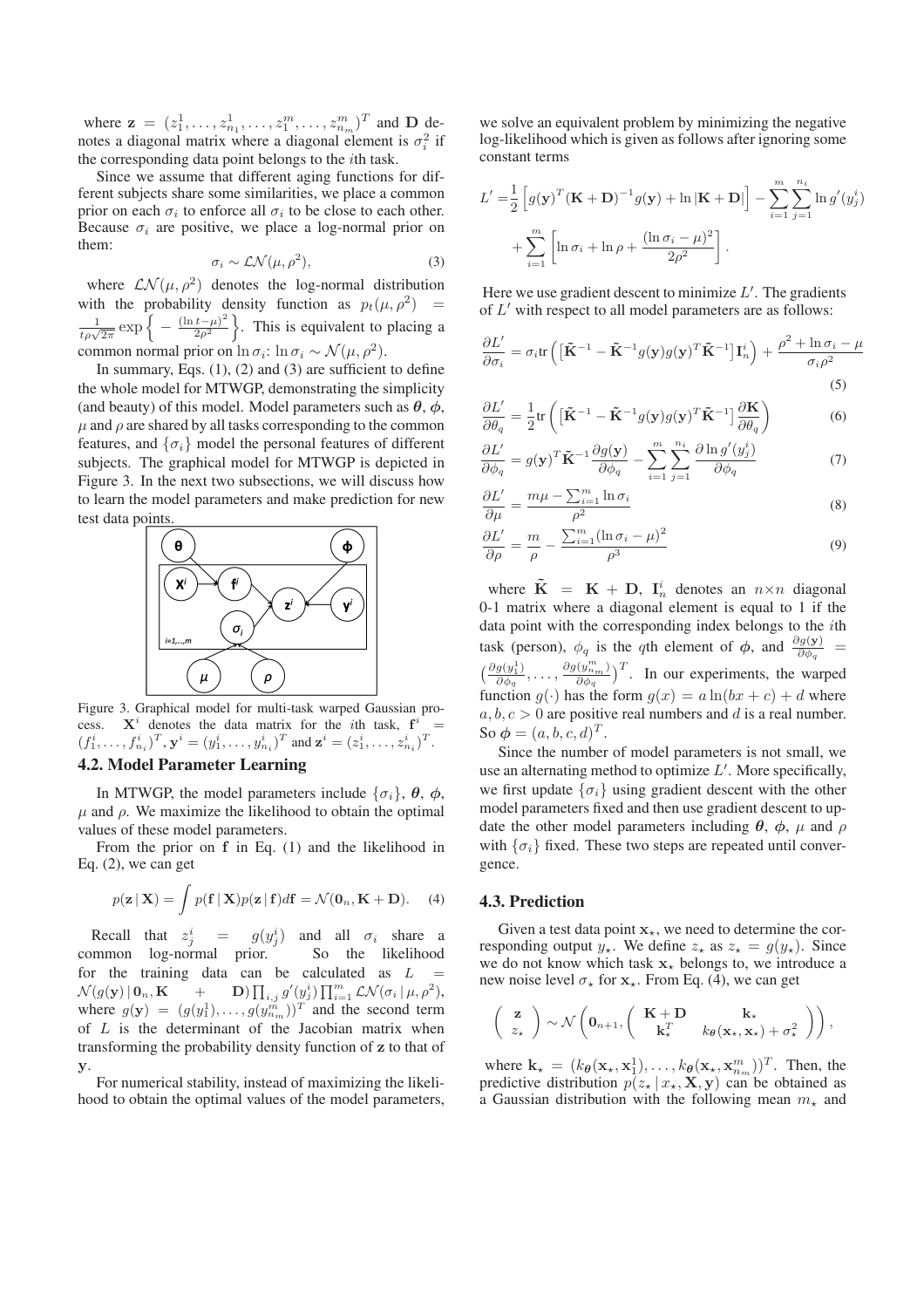variance  $\rho^2_{\star}$ :

$$
m_{\star} = (\mathbf{k}_{\star})^T (\mathbf{K} + \mathbf{D})^{-1} \mathbf{z}
$$
  

$$
\rho_{\star}^2 = k_{\theta} (\mathbf{x}_{\star}, \mathbf{x}_{\star}) + \sigma_{\star}^2 - \mathbf{k}_{\star}^T (\mathbf{K} + \mathbf{D})^{-1} \mathbf{k}_{\star}
$$

We use  $m_{\star}$  as the prediction for  $z_{\star}$ . Interestingly, note that  $m_{\star}$  does not depend on  $\sigma_{\star}$ . So for a test data point, we do not need to know which task the test data point belongs to. This property is very promising because in many real applications some test data points may not even belong to any of the tasks in the training set. Utilizing the relationship between **y** and **z** that  $\mathbf{z} = g(\mathbf{y})$  and  $z_{\star} = g(y_{\star})$ , we can get the prediction for the output of **x**, as the prediction for the output of  $x_{\star}$  as

$$
y_{\star} = g^{-1}\Big((\mathbf{k}_{\star})^T(\mathbf{K} + \mathbf{D})^{-1}g(\mathbf{y})\Big). \tag{10}
$$

.

The algorithm for MTWGP is summarized in Table 1. Table 1. Algorithm for Multi-Task Warped Gaussian Process

| Learning Procedure                                                                  |
|-------------------------------------------------------------------------------------|
| <b>Input:</b> training data <b>X</b> , y                                            |
| <b>Output:</b> $\{\sigma_i\}$ , $\theta$ , $\phi$ , $\mu$ and $\rho$                |
| Initialize model parameters $\{\sigma_i\}$ , $\theta$ , $\phi$ , $\mu$ and $\rho$ ; |
| Repeat                                                                              |
| Update $\{\sigma_i\}$ using gradient descent with the                               |
| gradients in Eq. $(5)$ ;                                                            |
| Update $\theta$ , $\phi$ , $\mu$ and $\rho$ using gradient descent with             |
| the gradients in Eqs. $(6)-(9)$ ;                                                   |
| Until {the consecutive change is below a threshold}                                 |
| <b>Testing Procedure</b>                                                            |
| <b>Input:</b> $\mathbf{x}_{\star}$ , { $\sigma$ <sub>i</sub> }, $\theta$ , $\phi$   |
| <b>Output:</b> prediction $y_{\star}$                                               |
| Calculate the prediction via Eq. (10)                                               |

### **4.4. Discussions**

The method discussed above may also be used for other regression problems in computer vision, such as pose estimation. For pose estimation, estimating the pose of each person can be treated as a separate task and MTWGP can learn the mapping between facial features and pose angles in a way similar to that for age estimation.

In [26], the authors recommend using the hyperbolic tangent function  $tanh(\cdot)$  as the candidate for  $g(\cdot)$ , that is,  $g(x) = a \tanh(b(x + c))$  where  $a, b > 0$  and  $\tanh(x) =$  $\frac{\exp(x)-\exp(-x)}{\exp(x)+\exp(-x)}$ . Since  $g(x)$  is bounded in the interval  $(-a, a)$  due to the boundedness of tanh(·) and levels off as  $x$  becomes too small or too large, two very large (or very small) inputs  $x_1$  and  $x_2$  may give function values that are essentially identical numerically. This property is undesirable for age estimation. Instead, we use the function  $\ln(\cdot)$ , which is unbounded, in our experiments. Using this function, we found that the performance of WGP is much better than that of GP.

The computational complexity of our model is  $O(n^3)$ where  $n$  is the sample size. When  $n$  is small, our model is quite efficient requiring no speedup scheme. If  $n$  is large, we may use a sparse version of GP, such as informative vector machine [20], which selects data points based on information theory and use these selected points to learn the model parameters and make prediction. As a result, the complexity of our method can be reduced to  $O(nl^2)$  where  $l$  is the number of selected data points. In summary, our method, possibly with the incorporation of a sparse version of GP, is very efficient to make the method practical.

### **5. Experiments**

In this section, we report experimental results obtained on two publicly available age databases by comparing MTWGP with a number of related age estimation methods in the literature.

#### **5.1. Experimental Setting**

To our knowledge, the only two age databases that are publicly available to date are  $FG-NET<sup>2</sup>$  and MORPH [15]. Both databases are used in our comparative study. In the FG-NET database, there are totally 1002 facial images from 82 persons with 6-18 images per person labeled with the ground-truth ages. The ages vary over a wide range from 0 to 69. The sample images of one person in the database are shown in Figure 4. In the MORPH database, there are 1724 facial images from 515 persons with only about 3 labeled images per person. The ages also vary over a wide range from 15 to 68. Some sample images are shown in Figure 5.



Figure 4. Sample images of one person in the FG-NET database.



Figure 5. Sample images of two persons in the MORPH database. For fair comparison with methods reported in [18, 17, 10, 30, 31, 8, 11, 7, 29], we also use active appearance models (AAM) [4] for facial feature extraction in our experiments. According to [10, 9, 30, 31, 8, 11, 7, 29], we use two performance measures in our comparative study. The first one is the mean absolute error (MAE). Suppose there are  $t$  test images and the true and predicted ages of the kth image are denoted by  $a_k$  and  $\tilde{a}_k$ , respectively. The MAE is calculated as  $\text{MAE} = \frac{1}{t} \sum_{k} |a_k - \tilde{a}_k|$ , where  $|\cdot|$  denotes the

<sup>2</sup>http://www.fgnet.rsunit.com/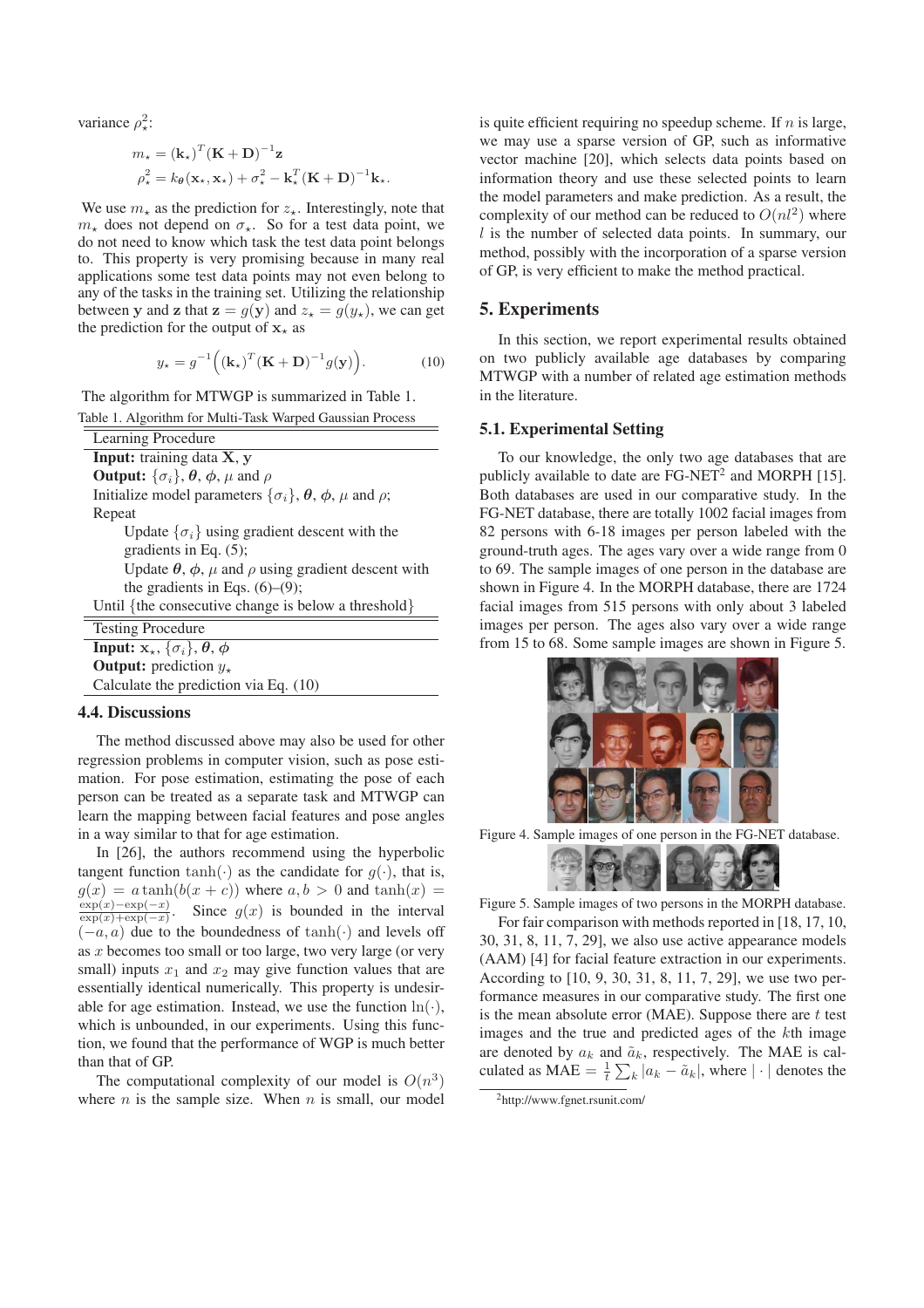absolute value of a scalar value. Another performance measure is referred to as the cumulative score. Of the  $t$  test images, suppose  $t_{e \leq l}$  images have absolute prediction error no more than  $l$  (years). Then the cumulative score at error level l can be calculated as CumScore(l) =  $t_{e \le l}/t \times 100\%$ . We only consider cumulative scores at error levels from 0 to 10 (years) since age estimation with an absolute error larger than 10 (i.e., a decade) is unacceptable for many real applications.

The methods compared are tested under the leave-oneperson-out (LOPO) mode for the FG-NET database as in [9, 30, 31, 11, 8, 7, 29]. In other words, for each fold, all the images of one person are set aside as the test set and those of the others are used as the training set to simulate the situation in real applications. For the MORPH database, it has only about 3 images per person and is too few for training our MTWGP model. Thus, in our experiments, we adopt the the same setting as that in [9] by using the data in MORPH only for testing the methods trained on the FG-NET database.

#### **5.2. Results on the FG-NET Database**

Since the experimental settings are identical, we directly compare the results obtained by MTWGP with those reported in [9, 30, 31, 11, 8, 7, 29] obtained by other methods, which include WAS [18], AAS [17], AGES [10], RUN1 [30], RUN2 [31], LARR [11], KAGES [8], MSA [7], and mkNN [29]. We also include some other popular regression methods in our comparative study, including support vector regression  $(SVR)^3$ ,  $GP^4$  and WGP. Table 2 summarizes the results based on the MAE measure. We can see that MTWGP even outperforms other state-of-the-art methods for age estimation. Note that the performance of WGP is better than that of GP, showing that the proposed warped function  $q(x)$  is very effective for this application. We also report in Figure 6 the results for different methods in terms of the cumulative scores at different error levels from 0 to 10, showing that MTWGP is the best at almost all levels.

#### **5.3. Results on the MORPH Database**

Again, due to the identical experimental setting used, we directly compare our results with those in [9] for WAS, AAS and AGES. Moreover, we also conduct experiments using other age estimation methods, including RUN1, LARR, mkNN, SVR, GP and WGP. The results in MAE and cumulative scores are recorded in Table 3 and Figure 7, respectively. We see again that MTWGP compares favorably with other state-of-the-art age estimation methods.

Table 2. Prediction errors (in MAE) of different age estimation methods on the FG-NET database.

| Reference | Method           | <b>MAE</b> |
|-----------|------------------|------------|
| [9]       | AAS              | 14.83      |
| [9]       | WAS              | 8.06       |
| [9]       | <b>AGES</b>      | 6.77       |
| [8]       | <b>KAGES</b>     | 6.18       |
| [30]      | <b>RUN1</b>      | 5.78       |
| [7]       | MSA              | 5.36       |
| [31]      | RUN <sub>2</sub> | 5.33       |
| $[11]$    | LARR             | 5.07       |
| [29]      | mkNN             | 4.93       |
|           | <b>SVR</b>       | 5.91       |
|           | GP               | 5.39       |
|           | <b>WGP</b>       | 4.95       |
|           | <b>MTWGP</b>     | 4.83       |



Figure 6. Cumulative scores (at error levels from 0 to 10 years) of different age estimation methods on the FG-NET database.

Table 3. Prediction errors (in MAE) of different age estimation methods on the MORPH database.

| Reference | Method       | <b>MAE</b> |
|-----------|--------------|------------|
| [9]       | AAS          | 20.93      |
| [9]       | <b>WAS</b>   | 9.32       |
| [9]       | <b>AGES</b>  | 8.83       |
|           | <b>RUN1</b>  | 8.34       |
|           | LARR         | 7.94       |
|           | mkNN         | 10.31      |
|           | <b>SVR</b>   | 7.20       |
|           | GP           | 9.88       |
|           | WGP          | 6.71       |
|           | <b>MTWGP</b> | 6.28       |

### **6. Conclusion**

In this paper, we have proposed a novel formulation of the age estimation problem as a multi-task regression prob-

<sup>3</sup>http://www.csie.ntu.edu.tw/∼cjlin/libsvm/ 4http://www.gaussianprocess.org/gpml/code/